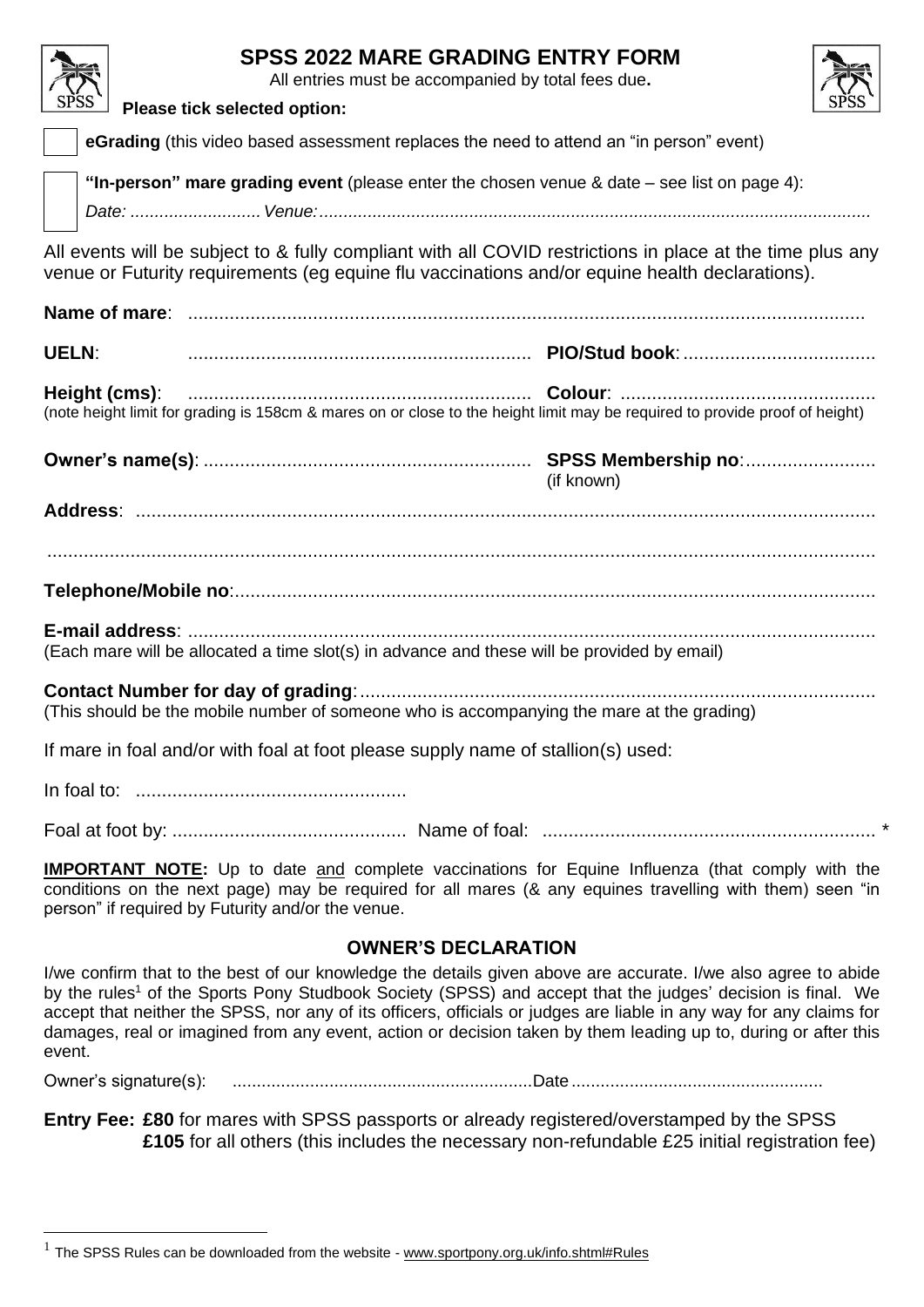### **IMPORTANT NOTES**

**Equine Influenza Vaccinations**. No mare may take part in an in-person SPSS Mare Grading unless she abides by the Futurity/venue's rules which we anticipate will be that she has to have a current vaccination against Equine Influenza which complies with the following conditions: This also applies to any equines travelling with them excluding foals at foot. The mandatory conditions are:

- Two injections for primary vaccination, not less than 21 days and not more than 92 days apart, are required;
- A first booster injection must be given within seven months after the second injection of primary vaccination;
- Subsequent booster injections must be given at intervals of not more than one year, commencing after the first booster injection;
- The most recent booster injection must have been given within the six calendar months prior to the horse arriving at the event but not within the 7 days immediately before the event.

The Record of Vaccination(s) in the mare's passport must have been completed by a veterinary surgeon and signed & stamped line by line. Passports must be presented to the SPSS before unloading.

**Membership**. Only members can enter a pony for grading. If you are not a member then you will need to join (or rejoin if a lapsed member). Membership forms can be found on our website www.sportpony.org.uk "Membership" page.

**Height.** The height limit for SPSS grading is 158cm & mares on or close to the height limit may be required to provide proof of height. Should a mare prove to be over the height limit at any time after grading then SPSS graded status will be withdrawn and the entry and other fees will not be refunded. Hence, it is recommended that mares on or near the height limit or from horse bloodlines are not presented until at mature height.

**DNA samples.** Any mare that is successful at the grading will be expected to provide a DNA hair sample to the SPSS (this will normally be done on the day). A fee of £50 will be charged in the event of a parentage test being required at any time for either the mare or any of her progeny.

**Futurity**. Young mares (aged 2 or 3) and foals at foot that are also be entered for Futurity Evaluation will be inspected for SPSS Grading at the same time. Older barren mares will be given their own time slot by the Futurity organisers.

**Withdrawals**. Withdrawals before the closing date will have their entry fee either refunded or the entry can carried forward to another date/venue (including in another year). Withdrawals after the closing date will only be refunded if the place can be filled from the waiting list but the entry can be carried forward once to another date/venue (including in another year). Note that any registration (overstamping) and membership fees paid will neither be refunded nor carried forward.

**More information**. There is more information including a downloadable information sheet on our website.

**Entry Fee: £80** for mares with SPSS passports or already registered/overstamped by the SPSS **£105** for all others (this includes the necessary non-refundable £25 initial registration fee)

**Entries Close**: All "in person" grading entries close on the **8 th August 2022**.

Early entry is advised as spaces will be allocated in order of receipt of entries and once capacity is reached at each venue further entries will be placed on a waiting list. If there is space, late entries may be taken, please call the office on 07703 566066 to check. **Late entry supplement £10 per pony**

**Cheques** should be made payable to Sports Pony Studbook Society or SPSS. If you wish to pay by **bank transfer**, please transfer the total amount due (if possible use your pony's name as reference) **before** posting/emailing this form and complete the section below:

| Bank:<br>Sort Code: | Barclays<br>20-98-74 | Account: | Account Holder: The Sports Pony Studbook Society<br>20439428 |
|---------------------|----------------------|----------|--------------------------------------------------------------|
|                     |                      |          |                                                              |
|                     |                      |          |                                                              |

### **Email Entries:**

Please scan/photograph this form and email to **sportsponies@gmail.com** and pay **total fees (including membership fee if applicable)** by bank transfer.

**Postal Entries**: Please return entry form with a cheque for total fees (including membership fee if applicable) or do a bank transfer to: SPSS Studbook Office, The Last House, Keysoe Row West, Keysoe, Bedfordshire MK44 2JJ

If doing mare registration at the same time, please don't forget to include a copy of the relevant pages from her passport (ie the pages containing her name, UELN, date of birth, breeder; pedigree; ID diagram & description) or send her passport (especially if not a UK issued one so we can ensure she's on the Defra Central Equine Database).

 $\mathcal{D}$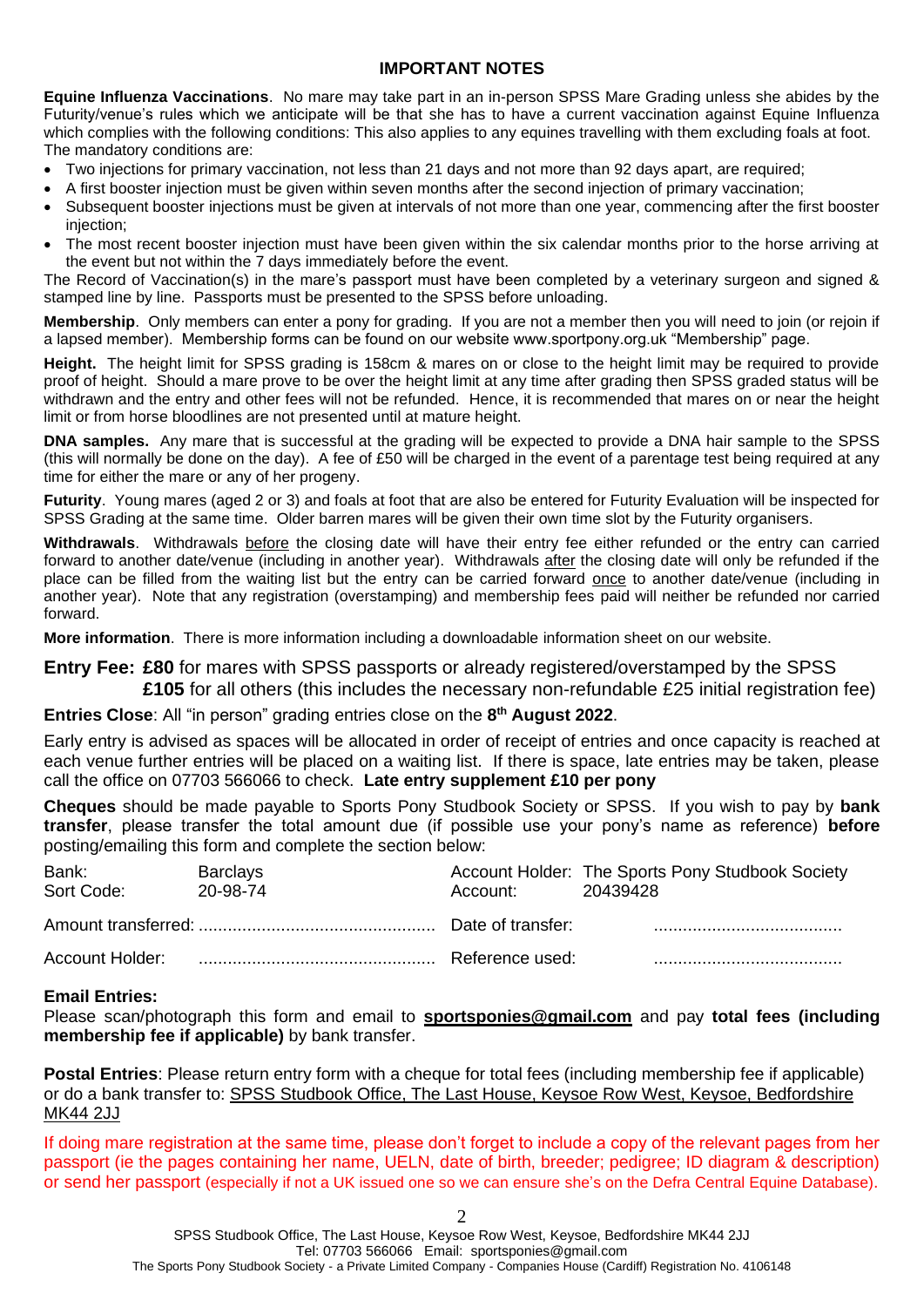# **ENTRY FORM SUPPLEMENT – PERFORMANCE & PROGENY INFORMATION**

Your pony's performance record and progeny performance record are of interest to the judges. Hence, please complete the following as fully as possible.

Note that young ponies are not disadvantaged by their lack of results.

Name of pony: ................................................................................................................................

### **Section 1: Own Performance**

| <b>Discipline</b>          | Points/Money Won | <b>Highest Level Competed At</b> |
|----------------------------|------------------|----------------------------------|
| <b>British Dressage</b>    |                  |                                  |
| <b>British Showjumping</b> |                  |                                  |
| <b>British Eventing</b>    |                  |                                  |
| Other (please specify)     |                  |                                  |

Other achievements/results/comments:

## **Section 2: Progeny**

Please continue on further pages If necessary

Number of known progeny: .............................................................................................................

Age range of progeny: .............................................................................................................

Progeny results (please include any BEF Futurity results as well as those in ridden competition):

| Name | Discipline | <b>Results</b> |
|------|------------|----------------|
|      |            |                |
|      |            |                |
|      |            |                |
|      |            |                |
|      |            |                |

Please continue on further pages if necessary